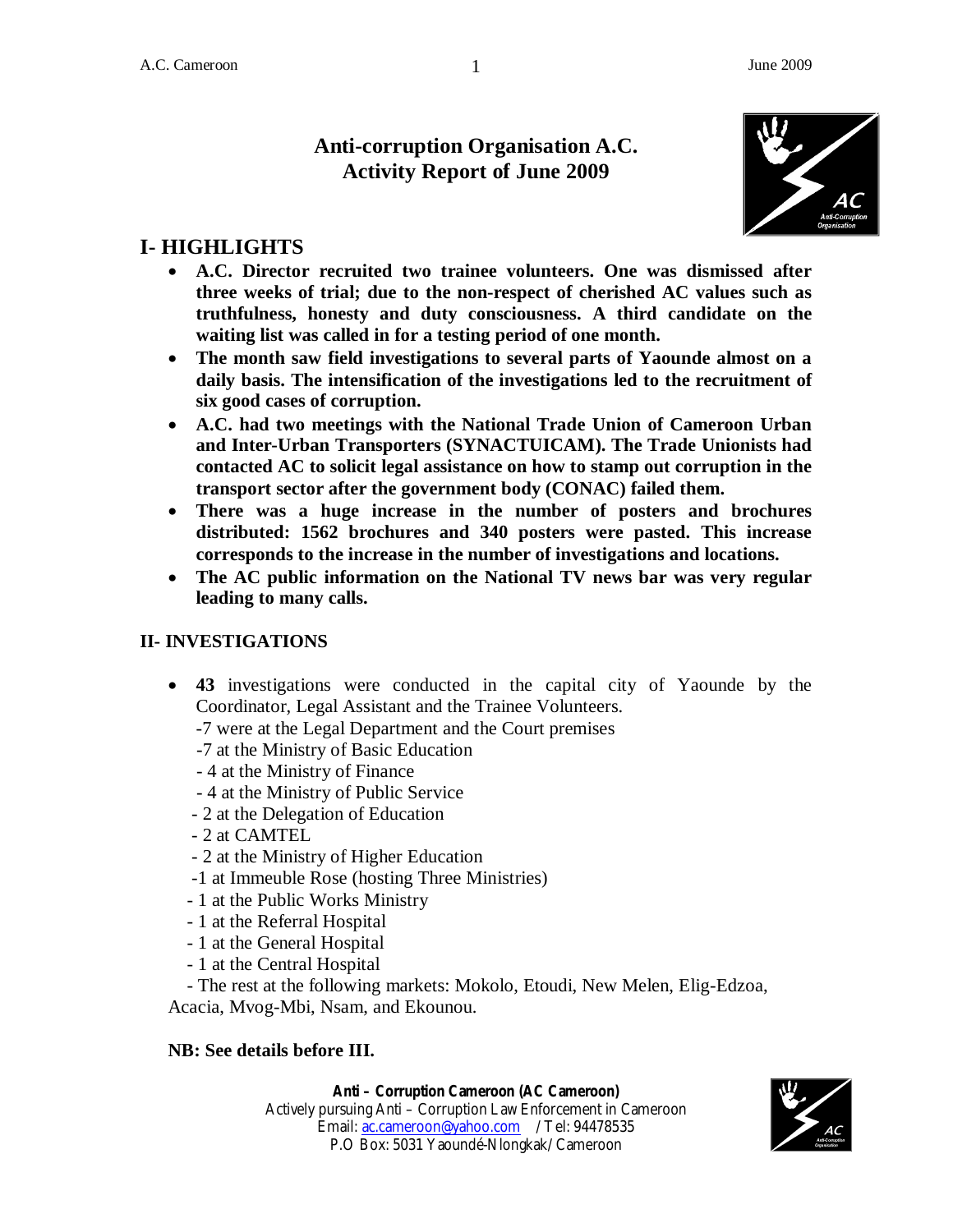#### **AC Hotline and Emails. Hotline 538** In-coming calls from victims. **271** Out-going calls from AC to victims, representing 50, 38**%. 267** Failed attempts to reach victims by AC representing 49, 62**%. Sex ratio: 81** females called **190** males called **Language ratio: 24** English **245** French **1** Spanish **1** Foufoulbe **Geographical distribution: 1. Cameroon 71** Centre **55** Littoral **20** Adamawa **20** South West **16** West **12** South Province **10** East **10** North **08** North West **06** Extreme North **2. Foreign 3** Ivory Coast **1** South Africa **Category of calls:** - 38 cases on corruption. - 24 cases on Police abuse. - 5 cases on extortion - 8 cases on abusive lay-offs. - 14 calls seeking for legal advice. - 23 requests for legal assistance - 29 Information about AC. - 39 to confirm the hotline number. - 5 to appreciate AC work. - 2 calls related to land conflict. - 6 seeking employment. - 51 dialled AC mistakenly. - 16 calls could not be traced because victims used public booths. -11 fell on answering machine. **Remark:** There was a general increase in calls from all the 10 Regions of Cameroon. This is a pointer to the fact that the AC contact address and information being

**Anti – Corruption Cameroon (AC Cameroon)** Actively pursuing Anti – Corruption Law Enforcement in Cameroon Email: ac.cameroon@yahoo.com / Tel: 94478535 P.O Box: 5031 Yaoundé-Nlongkak/ Cameroon

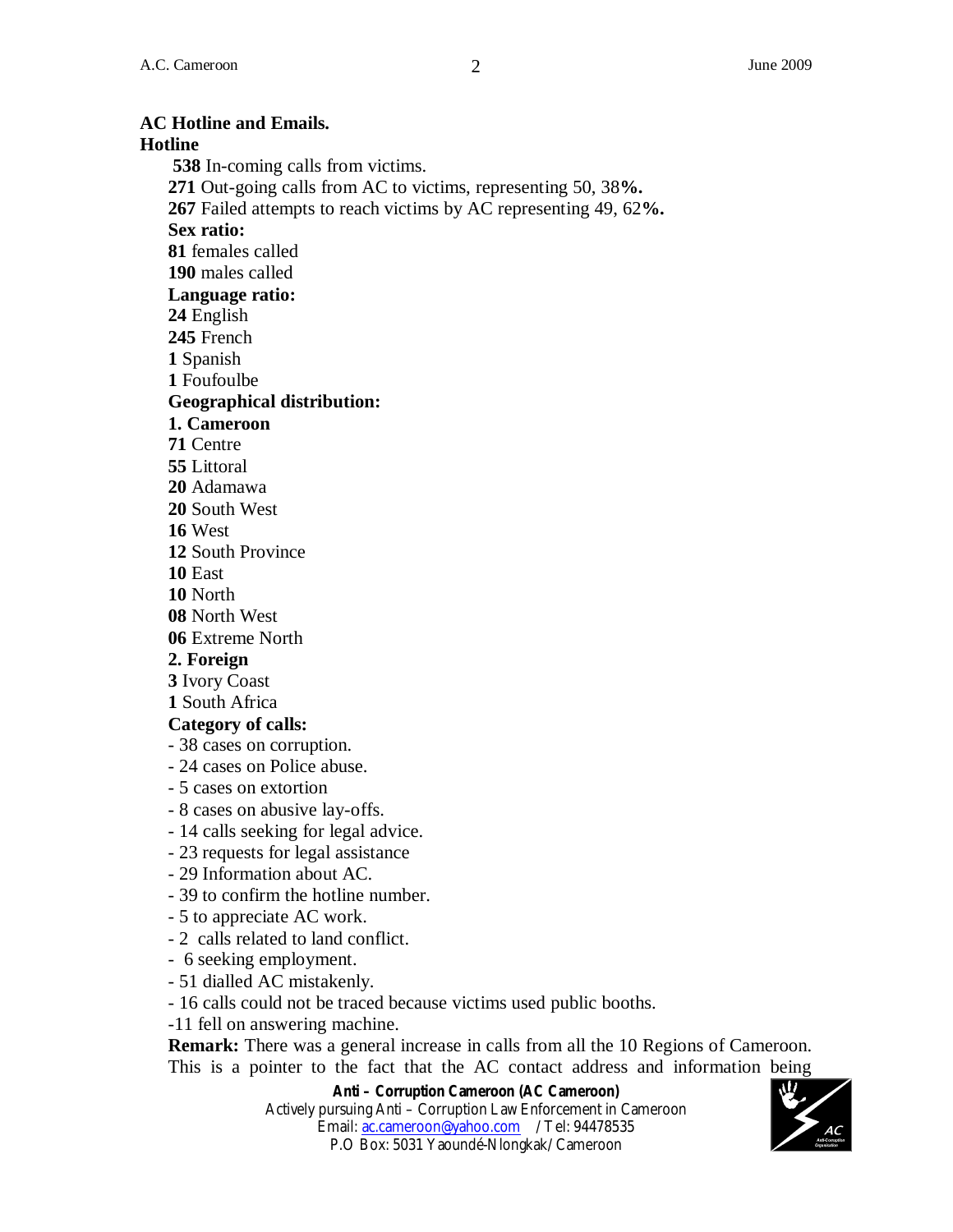advertised over the News Bar of the National Television (CRTV) is yielding fruits. Secondly, the increase in calls can be attributed to the new policy by AC of sending volunteers with posters and brochures right into residential areas.

**NB** In spite of the huge financial and material effort deployed by AC via its donors,, the numerous calls and contacts are yet to lead to court cases. This can be attributed to the fact that majority of the victims before contacting AC have either already implicated themselves by wilfully offering bribes, which is punishable by Section 134.b, of the Penal Code, or they prefer out-of-court settlements, or are simply too afraid of a court case. However, with continuous investigations AC hopes to register good court cases from the lot at its disposal.

#### **Emails:**

**15** electronic mails were received by AC.

- **5** mails were on corruption
- **4** mails were appreciating AC work
- **5** mails were seeking legal assistance.

#### **AC Brochure:**

- **1600** AC information brochures were produced.

- **1562** were distributed to victims at the Ministries, Markets and other locations.

**Observation:** The brochure is a useful empowerment tool to victims. This is because, on two occasions, the Coordinator and the Legal Assistant met with victims on the field who called after having received the brochure four weeks back.

#### **AC Public Notices:**

**- 340 Public Notices** were pasted at different places in Yaounde. The pasting was at the following places: Ministry of Mines to EMIA (50 posters -06/6/09), EMIA to Old Melen market (70 posters -13/6/09), Mvog-Mbi market (60 posters -06/6/09), Taxation Omni-sport (10 posters – 06/6/09) and the Administrative Centre (150 posters  $-27/6/09$ ).

#### **Observation:**

**-** To resolve the emerging problem of AC notices being removed regularly and mindful of the fact that the Urban Council is increasingly making it difficult for unpaid notices to be put up, AC started moving into residential areas with the information posters so as to meet victims.

#### **II. INVESTIGATIONS (Details)**

 AC investigators met a victim at the Ministry of Public Service and Administrative Reforms; presented a case in which an authority in the Ministry of Finance was requesting 50 percent of the amount he is due before payments. AC invited him several times for a working session but he complained of busy work

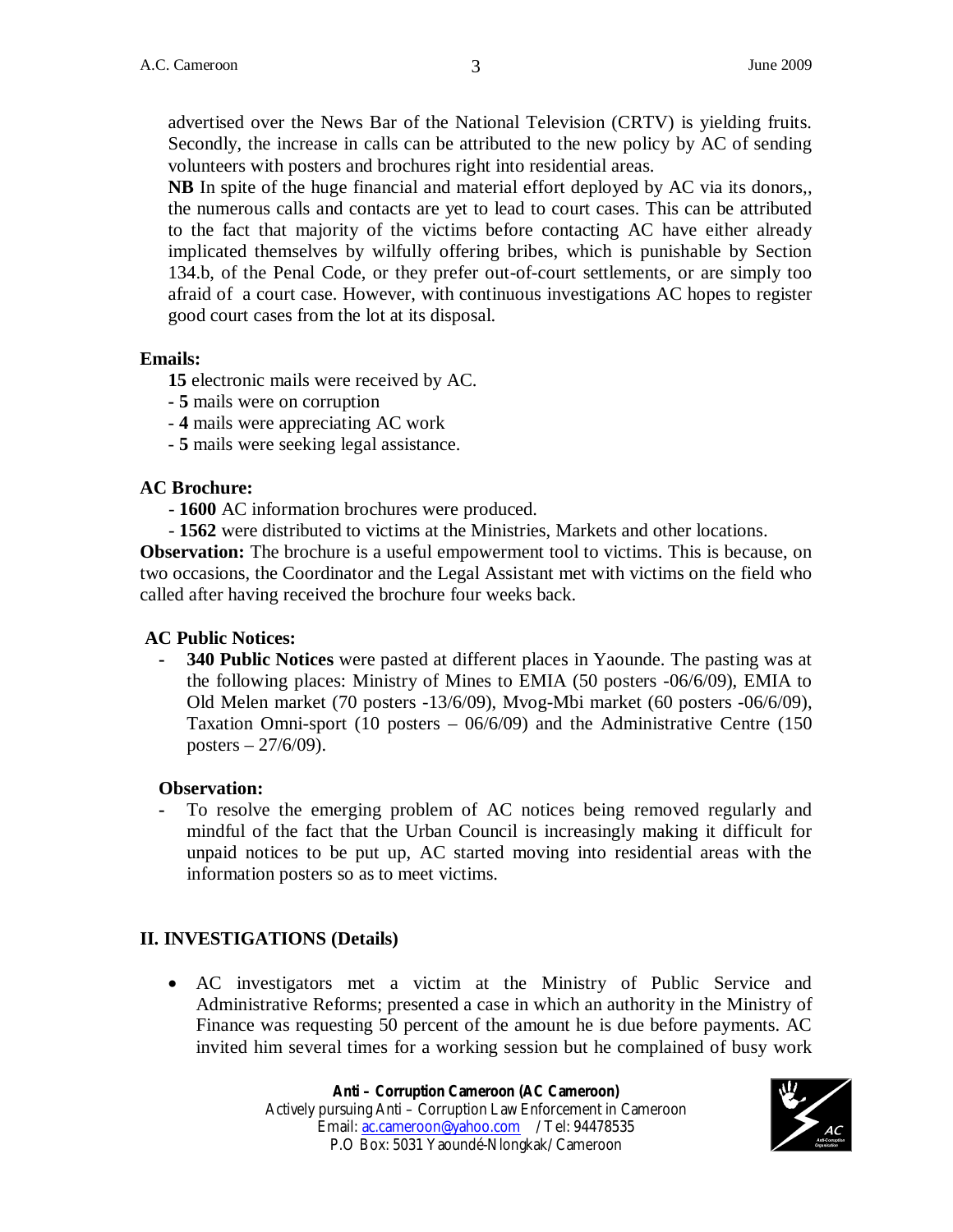schedule. The last time AC got in touch with him, he said he did hand over the case to CONAC – which is the government body.

- AC investigators also met a retired civil servant whose retirement benefits can not be paid because an official in the Ministry of Finance is requesting that he pays 50 percent of the 4. 300. 000 Frs., which he is due. AC is still discussing with the victim who travelled to the West Region.
- AC investigators also recruited a victim at the Public Service who heads a Common Initiative Group in Bafia. He wants AC to help him launch a law suit against the Delegate of Livestock and Animal Husbandry for diverting funds destined for his group. AC has tried to reach him by phone on a daily basis ever since to no avail.
- AC also followed up the case of a victim who was extorted CFA 2.5 million Frs., by a General of the Cameroonian Armed Forces who promised to place him into the Cameroon National Advance School of Administration and Magistracy (EMIA). The deal never worked and the money was never returned.

AC investigators also examined the case of another victim who equally gave the sum of CFA 700.000 Frs., to a police officer who promised to buy him a place into Cameroon's National Police College.

#### **III. LEGAL**

- AC held two working sessions with the leaders of ADDEC on how to get the victims in the ASMAC case file a suit against the Director in place of ADDEC.This was in an effort to get justice done after the Investigating Magistrate gave a 'No Case' ruling in April.
- AC had an in-house training workshop on "The Legal instruments regulating Corruption in Cameroon". The talk was presented by the Legal Assistant. The objective was to empower the AC staff and volunteers on legal instruments on corruption so that they can better analyse facts on the ground.
- AC classified all the cases it has been following up into: Active Cases, Open Cases and Closed Cases. The Active Cases are those in which AC is discussing the possibility of court action with the victims; the Open Cases are those in which investigations for more facts are still being conducted and the Closed Cases are those that the courts have ruled on them or in which the victims do not want a court case or in which there is no sufficient evidence on corruption.
- AC also produced a 'Testimony Form'. It is a form used during preliminary investigations. It offers the victim the opportunity to freely express his/her experience of the act of corruption and the circumstances.
- **Status of Cases:** Six Active cases. That is AC is getting the victims to get the relevant information prior to committing to a court case; 15 Open cases, where preliminary investigations are still going on and 11 closed cases.

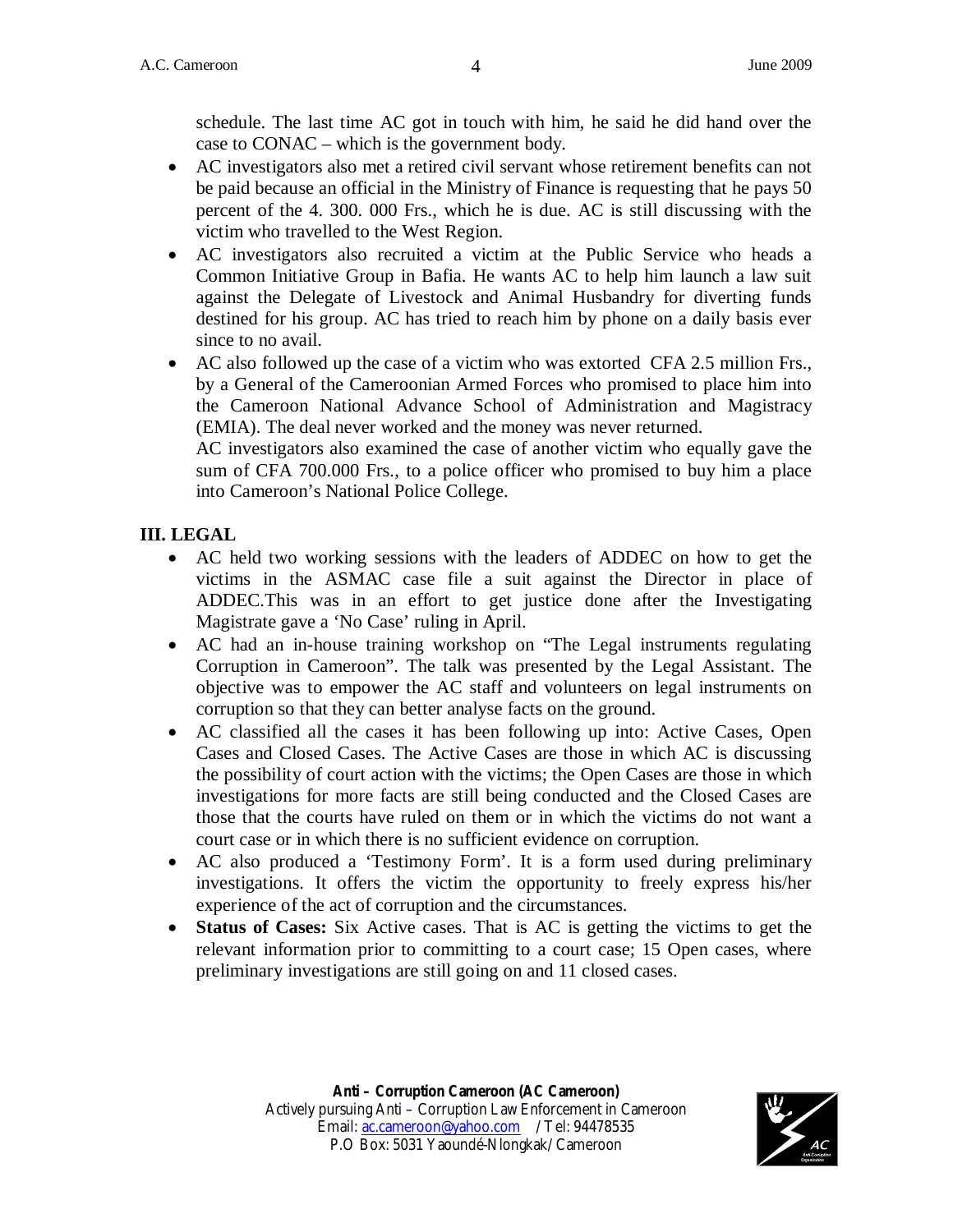## **IV. MEDIA**

- **6** meetings were held between AC and Private Radio stations in Yaounde. The goal was to exploit the possibility of having AC information briefs being aired through their popular programmes dealing with human interest stories.
- AC contacted web site manager to put up the 2008 Activity and Financial Reports. The publication of these reports meets one of AC's governing principles, that is, transparency.
- AC contact information to victims of corruption passed regularly over the national TV news bar. This led to an increase in the monthly number of calls.

## **V. HUMAN RESOURCES**

- A.C. Director held two working sessions with the AC staff. He stressed on the need for laid down Procedures to be respected.
- He called on the staff to follow up complaints with care.
- AC Director tested two new applicants for possible recruitment as volunteers. One was not at all impressive. One was asked to get in touch with the FHRD (a partner NGO in the fight against corruption) where she could get some experience before applying for a second interview.

## **VI. RELATIONS WITH INSTITUTIONS**

- AC Director had a working session with visiting British Parliamentarians. Amongst others, the talks examined the fight against corruption in Cameroon and the role that parliament and the Civil Society can play.
- AC Director equally received in audience a Cameroonian-born film producer resident in the USA. He came to solicit for material and moral support from the Director since the to-be film has scenes of corruption.
- AC Director also received in audience the Director of the NGO Prison Fellowship Cameroon. The latter is also a member of the National Commission on Human Rights and Freedoms. Talks centered on how she could forward to AC corruption related cases from the Commission and from her NGO fighting for the rights of prisoners.
- AC also tried to get in touch with the Director of a French NGO which was preparing to publish information on the alleged illegal enrichment by Cameroonian government leaders.

## **VII. RELATIONS WITH NGOs**

 2 meetings were held with the Associations of the Defense of the Rights of Cameroon Students (ADDEC). The objective of these consultations were to get victims of the case against the Director of the National Advance School of Mass Communication (ASMAC) to file a new complaint against the former who

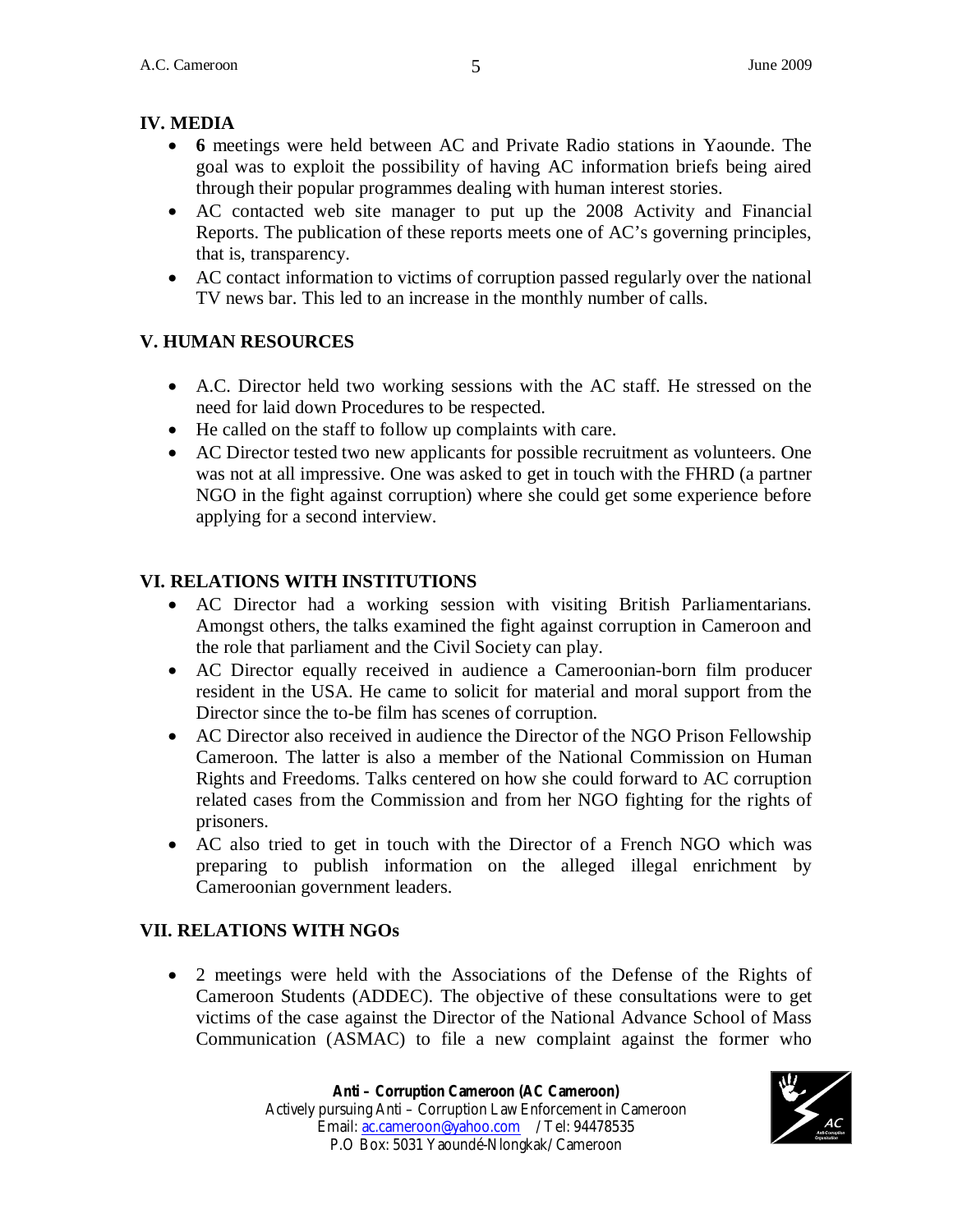extorted CFA six hundred thousand Frs., from each student instead of CFA 50.000 Frs., as laid down by law.

- AC tried in vain to have audience with the Director of the Association of the Defense of the Interest of Citizens (ACDIC). The latter's NGO had unveiled a corruption racket in the Ministry of Agriculture and Rural Development which diverted funds meant to fund the production of maize by rural farmers. The AC Director had expressed the desire to help ACDIC regroup victims for a court case. He preferred the government anti-corruption body (CONAC) which failed him. AC Coordinator tried endlessly over two weeks to let the latter agree to meet the AC Director to discuss the way forward towards grouping the victims for a court case.
- AC held three meetings with the leaders of the General Confederation of Cameroon Transport Trade Unions. The latter had gotten in touch with AC thanks to the AC contact information on the National TV (CRTV). The meetings were aimed at presenting AC to the Trade Unionists, knowing them and understanding their corruption-related problems and working out a programme of action. A working memorandum to guide the collaboration was to be established.
- AC sent a victims' complaint form to Global Conscience Initiative Kumba (GCI). This form was to be used during preliminary investigations. This was also in an attempt to re-launch the case of the drivers union in Kumba stalled since March 2009.
- AC equally received the leader of Les Voluntaires Pour le Developpement (an NGO) in the Far North Region of Cameroon. He came to solicit AC support in an on-going court case against his NGO. His NGO had refused to caution 'undue demand' in the execution of a project destined for a Rural Council in Maroua. AC management placed the burden of searching for proofs of corruption on him, once this is done, AC may provide legal assistance.

#### **VIII. MANAGEMENT**

- AC Director held two working sessions with the Coordinator. He stressed on the need for the Coordinator to ensure the respect of laid down procedures in handling cases and other AC activities. They also discussed on the problem of the legal status of AC that is still pending with no explanations from the government.
- AC Coordinator personally followed up the trainee-volunteers on six occasions.
- Management approved the acquisition of additional office material for cases such as files and documentation material. The goal is to better classify cases.